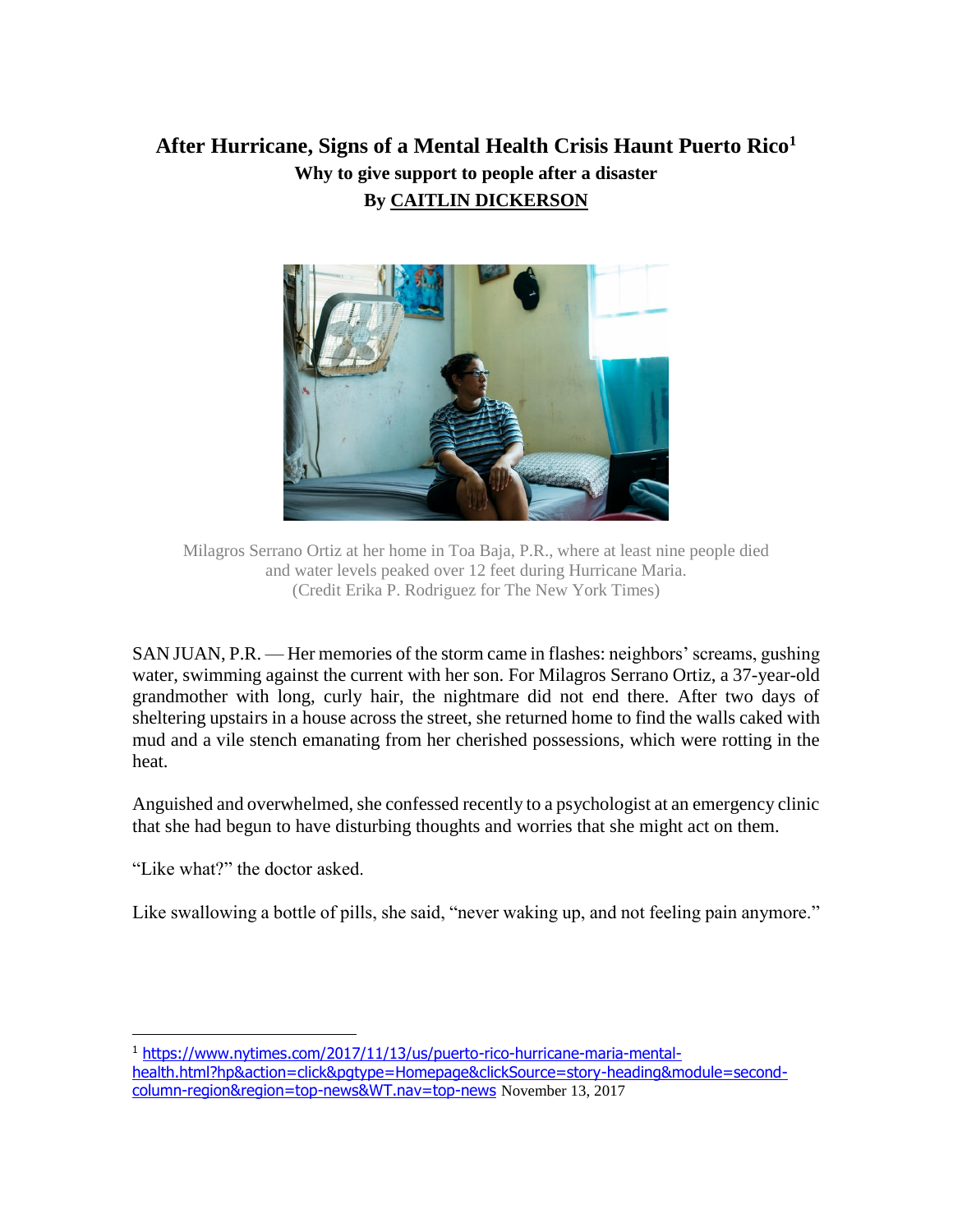

A photo of Ms. Serrano Ortiz with her two oldest children. Her home flooded up to the ceiling during the hurricane. (Credit Erika P. Rodriguez for The New York Times)

Many Puerto Ricans are reporting intense feelings of anxiety and depression for the first time in their lives. Some are paranoid that a disaster will strike again. And people who had mental illnesses before the storm, and who have been cut off from therapy and medication, have seen their conditions deteriorate.

"When it starts raining, they have episodes of anxiety because they think their house is going to flood again," said Dr. Carlos del Toro Ortiz, the clinical psychologist who treated Ms. Serrano Ortiz. "They have heart palpitations, sweating, catastrophic thoughts. They think 'I'm going to drown,' 'I'm going to die,' 'I'm going to lose everything.' "

With hurricane nearly two months in the past, the island is still in shock. Its residents are haunted by [dozens](https://www.nytimes.com/2017/11/08/us/puerto-rico-deaths-fema.html?smid=tw-share) of deaths caused by the storm, and many more life-threatening near misses. The reminders are inescapable. They lie in piles of rotting debris as tall as homes that still line many streets and in cellphones that are useless for checking on family members.

Returning to a routine is the most important step toward overcoming trauma, according to physicians and public health officials. But for most Puerto Ricans, logistical barriers like [scarce water and electricity,](https://www.nytimes.com/2017/10/16/us/hurricane-maria-puerto-rico-stranded.html?_r=0) as well as closed schools and businesses, make that impossible.

Since Sept. 20, when the storm came [ashore](http://www.nhc.noaa.gov/archive/2017/al15/al152017.discus.018.shtml) at 6:15 a.m., more than 2,000 calls have overwhelmed an emergency hotline for psychiatric crises maintained by the Puerto Rican health department — double the normal number for that period, even though most residents still do not have working phones. Puerto Rican officials said that suicides had increased — 32 have been reported since the storm — and many more people than normal have been hospitalized after being deemed dangerous to themselves or others.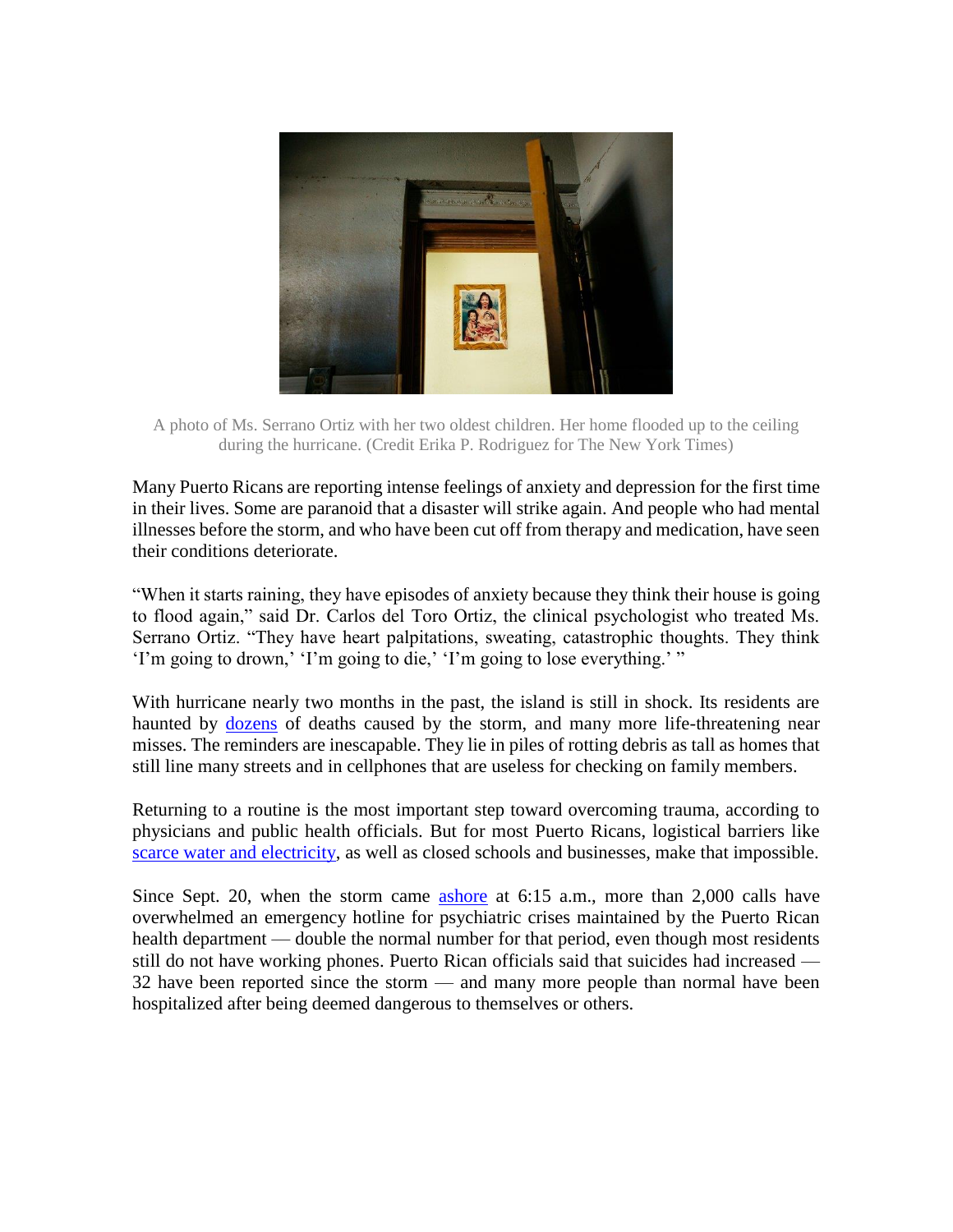At the emergency health clinic in Toa Baja, where Ms. Serrano Ortiz lives, Dr. Toro said that he had been frantically calling for help from colleagues in other cities because the facility was overrun with people in need of mental health care.

Because it is in a flood zone, Toa Baja was one of the worst affected areas in Puerto Rico. At least four people died there and water levels peaked at more than 12 feet. The city of 80,000 west of San Juan flooded multiple times, each time that it rained after Maria passed.



Dr. Carlos del Toro Ortiz met with a patient at the emergency clinic in Toa Baja. (Credit Erika P. Rodriguez for The New York Times)

In his nearly 20 years of practicing psychology, Dr. Toro said he had never before hospitalized as many people with suicidal or homicidal thoughts in such a short time period. Of about 2,500 people who had been to the clinic since it opened two weeks earlier, more than 90 percent were referred for mental health screenings, Dr. Toro said. He and other practitioners at the clinic had already referred at least 20 people to psychiatric wards elsewhere on the island.

"This is an emergency situation," he said. "It's still affecting us. There are people that we haven't seen."

Health workers are bracing for effects similar to those seen in New Orleans after Hurricane Katrina and in Haiti after the 2010 earthquake, where cases of both moderate and severe psychiatric illnesses spiked. In New Orleans, many people experienced insomnia, cognitive impairment and short-term memory loss, which became [known](https://www.medpagetoday.com/meetingcoverage/uspsychiatricmentalhealthcongress/4582) colloquially and among researchers as "Katrina Brain."

Prolonged losses of [electricity,](https://www.ncbi.nlm.nih.gov/pubmed/27087495) water communications or infrastructure have been linked to the onset of mental health crises, said Dr. Domingo Marqués, the director of clinical psychology at Albizu University, a prominent graduate school of psychology on the island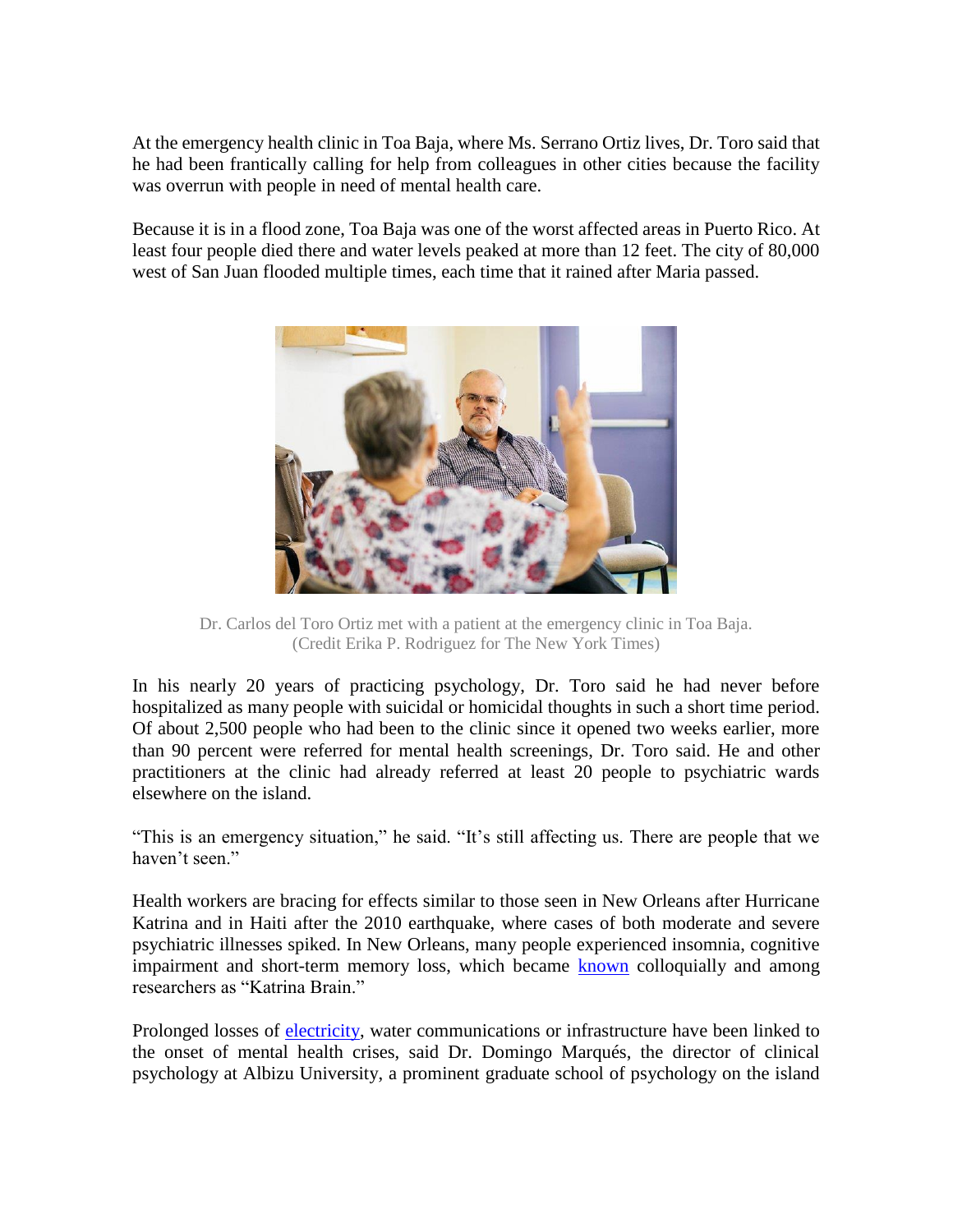with clinics in two major cities. All of those elements have been relentlessly present in Puerto Rico.

"And this is all happening at once," he said. "What we have lost is the foundation that holds a society together."

He said that Puerto Ricans would have to adjust their definition of normalcy in order to function: "It's 'I survived. My family didn't die.' That's the new definition of O.K."

This hurricane season has caused mental distress, and strained resources for treating it, throughout the Caribbean, according to reports from the [United States Virgin Islands,](https://stthomassource.com/content/2017/10/05/mental-health-division-copes-with-storm-stress/) [Dominica](http://www.loopnewsbarbados.com/content/dr-rock-double-disaster-traumatic-dominicans) and [Antigua.](http://www.miamiherald.com/news/nation-world/world/americas/article179344361.html)

Laura Rodriguez relied on a strict daily routine to manage her borderline personality disorder, a routine upended by Hurricane Maria. Credit Erika P. Rodriguez for The New York Times

The mental health division of the Puerto Rican health department received \$3 million from the Federal Emergency Management Agency to coordinate a response to Maria, said Suzanne Roig, the administrator of the Puerto Rican agency.

Its doctors have been knocking on doors in the worst-hit parts of the island and visiting emergency shelters where people who lost their homes have been living.

"We are trying to reach people to tell them that this crisis will pass," she said, "and that they should not make permanent decisions."

The agency also started an initiative to monitor social media, and staged interventions in a handful of homes of people who posted what appeared to be suicide notes.

During high-volume hours, its staff members have been taking on extra shifts and working overtime to respond to the increase in phone calls to the 24-hour emergency crisis hotline.

In addition to struggling with their own emotions, Ms. Roig said that distressed callers had reported children who had not spoken since the storm or cried inconsolably when it rained. And people with serious mental illnesses who had experienced psychotic episodes had been locked inside rooms by family members who did not know what else to do.

"People who have a prescription can't get to a pharmacy," Ms. Roig said. "If they can get to the pharmacy it might not be open. If it's open, they might not have the medicine."

Before the storm, Laura Rodriguez, 39, managed her borderline personality disorder without medication by relying on a strict routine: Early morning CrossFit workouts, long hours at work as an interior designer, going to bed early and never having guests at her home in Río Piedras.